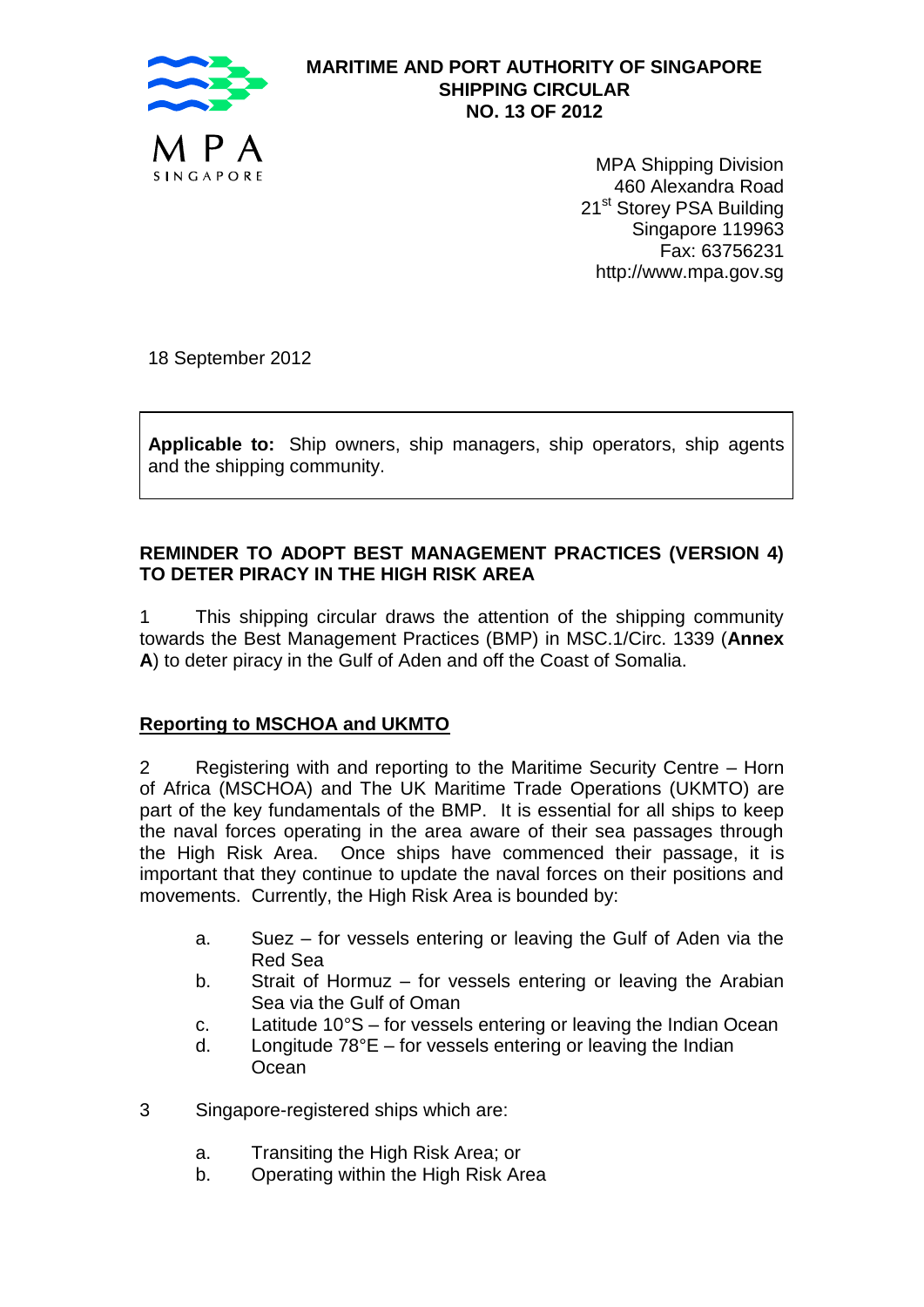should register with **BOTH** the MSCHOA **AND** UKMTO. The reporting requirements apply even if the ship is stationed for prolonged periods in ports or in the offshore waters of ports in the vicinity of the HRA.

4 The detail of reporting is as follows:

i. MSCHOA. Upon entering the High Risk Area, registration should be done online via the "Vessel Movement Registration Form" on the MSCHOA website: [http://www.mschoa.org.](http://www.mschoa.org/)

ii. UKMTO. Upon entering the High Risk Area, reporting should be done via the "Vessel Position Reporting Form – Initial Report". Ship masters should also report daily to the UKMTO via the "Vessel Position Reporting Form – Daily Position Report". Upon reaching port, or upon exiting the High Risk Area, ship masters are to submit the "Vessel Position Reporting Form – Final Report". The reporting forms are attached as Annex B to the BMP. Reporting to the UKMTO is done via email: [ukmto@eim.ae.](mailto:ukmto@eim.ae)

5 Masters of ships sailing within the Internationally Recommended Transit Corridor (IRTC) while transiting through the Gulf of Aden should make use of the "Group Transit" scheme by registering with the MSCHOA.

6 Shipowners, managers and operators of Singapore-registered vessels are advised to instruct their shipmasters and crew to remain vigilant when passing through the High Risk Area and to monitor situational updates as per provided by the MSCHOA website [http://www.mschoa.org.](http://www.mschoa.org/)

7 The contact details of MSCHOA and UKMTO are:

# **MSCHOA** Via Website for reporting: [www.mschoa.org](http://www.mschoa.org/) Telephone: +44 (0) 1923 958545 Fax: +44 (0) 1923 958520 Email: [postmaster@mschoa.org](mailto:postmaster@mschoa.org)

# **UKMTO**

Email: [ukmto@eim.ae](mailto:ukmto@eim.ae) Telephone (24hrs): +971 50 552 3215

# **Self-Protection Measures**

8 In addition, Singapore ships should implement self-protection measures which would act as highly-visible deterrents. Such measures would include arrangement of additional lookouts, installation of physical barriers and proceeding at full sea speed in the High Risk Area. The guidance contained in BMP was based on experiences of piracy attacks to date and these measures should be viewed as the minimum preparations that should be adopted. Ships making frequent transits through or operating in the High Risk Area should consider taking additional self-protection measures beyond the BMP recommendations to further reduce the risk of a successful piracy attack.

9 This shipping circular supersedes Shipping Circulars No. 5 of 2012, No. 10 of 2011, No. 6 of 2011 and No. 14 of 2010. Any queries relating to this